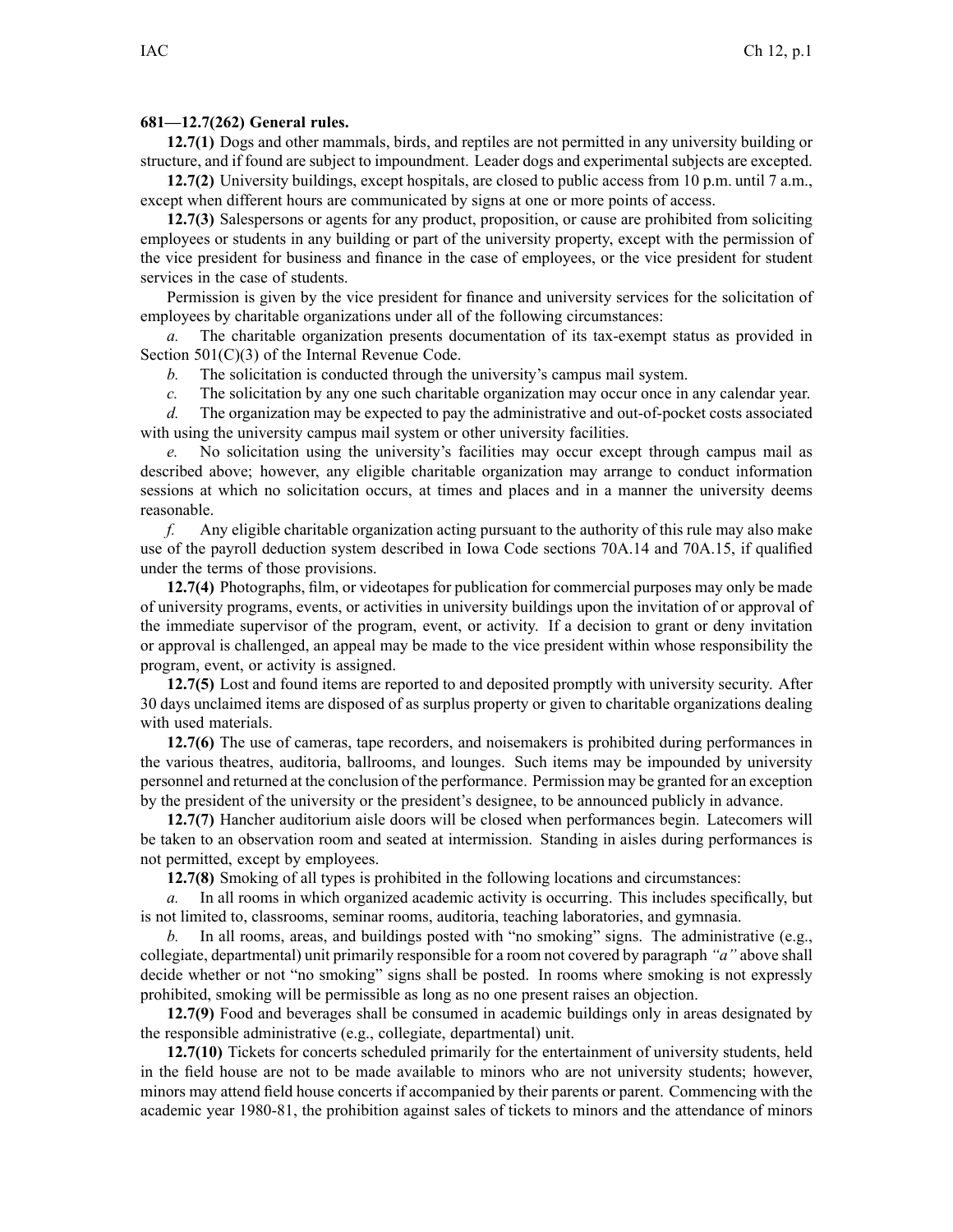at field house concerts unless accompanied by parent(s) is suspended on <sup>a</sup> concert-by-concert basis and the university administration is authorized to reinstate the rules after any concert if conditions warrant such action.

**12.7(11)** Use of the Iowa memorial union and university recreation facilities by minors who are not university students is not permitted, excep<sup>t</sup> in the following situations:

*a.* When participating in university-sponsored activities or when guests or invitees of the university;

*b.* While on campus tours or at preregistration events;

- *c.* When accompanied by teachers, parents, or other responsible adults;
- *d.* When displaying <sup>a</sup> university name badge for <sup>a</sup> conference or event in progress.

**12.7(12)** No alcoholic beverages or metal or glass containers are allowed in the field house, football stadium, or recreation building. Checking service is provided. A search sufficient to ensure that articles are not taken into the field house, recreation building or football stadium will be made. Refusing search or refusing to check the items are grounds to deny admission.

**12.7(13)** The following articles may not be taken into the field house or football stadium during contests or concerts for which admission tickets are required: placards, noisemakers, bugles, banners, horns, seat backs, coolers, disruptive devices.

**12.7(14)** Spectators who are not contestants are not permitted on the football field, basketball court, or other areas where athletic contests are taking place or to take place. Spectators may not block aisles and passageways which provide ingress and egress to seating at athletic contests.

**12.7(15)** The following fees or deposits apply to the members of the public prior to admission to the university as students:

*a.* A \$10 fee is required to accompany an application submitted by <sup>a</sup> prospective student. This fee is not required from <sup>a</sup> student previously enrolled for full-time study at the university during <sup>a</sup> regular academic year, or an applicant to the graduate college or the colleges of dentistry, law or medicine who has earned <sup>a</sup> degree from the university.

*b.* A \$50 deposit is required to accompany applications for contracts for residence hall accommodations. The deposit is credited to the first required paymen<sup>t</sup> for the accommodations.

*c.* A \$25 deposit is required to be paid at the time <sup>a</sup> married student apartment is assigned to the prospective student. The deposit is credited to the first required paymen<sup>t</sup> for the apartment.

**12.7(16)** *University sponsored productions.*

*a.* The selection of an artistic presentation to be produced or sponsored by the university through its colleges, departments, programs, or university committees, and to be presented to the public in <sup>a</sup> university auditorium or theatre should be made solely on the basis of its serious artistic merit as well as its educational value. Primary responsibility for ensuring the serious artistic merit and educational value of any such artistic presentation rests with the head of the producing or sponsoring unit.

*b.* The head of the producing or sponsoring unit will be responsible for:

(1) Providing adequate and reasonable advance notice to patrons of the nature of the artistic presentation, or portions thereof, which the head judges may be offensive to <sup>a</sup> substantial number of the prospective audience, using contemporary community norms as the criterion;

(2) Providing adequate and reasonable advance notice to patrons of the nature of the artistic presentation, or portions thereof, which the head judges to be legally obscene for minors, although not for adults, under the standards set forth in Iowa Code section 725.1, subsection 1; and

(3) Initiating and supervising procedures to exclude minors from any presentation described in subparagraph (2) unless such minors furnish parental or <sup>a</sup> guardian's permission to attend.

**12.7(17)** *Nonuniversity sponsored productions.* Any person, group or organization which is not defined in subrule 12.7(16)*"a,"* as <sup>a</sup> condition of leasing or otherwise using <sup>a</sup> university auditorium or theatre, must agree to do so in <sup>a</sup> manner consistent with the laws of the state, including, specifically, Iowa Code chapter 725.

**12.7(18)** The memorial union is operated as <sup>a</sup> center for activities directed towards the entire university community. Members of the community are granted use of the facility, including the Iowa